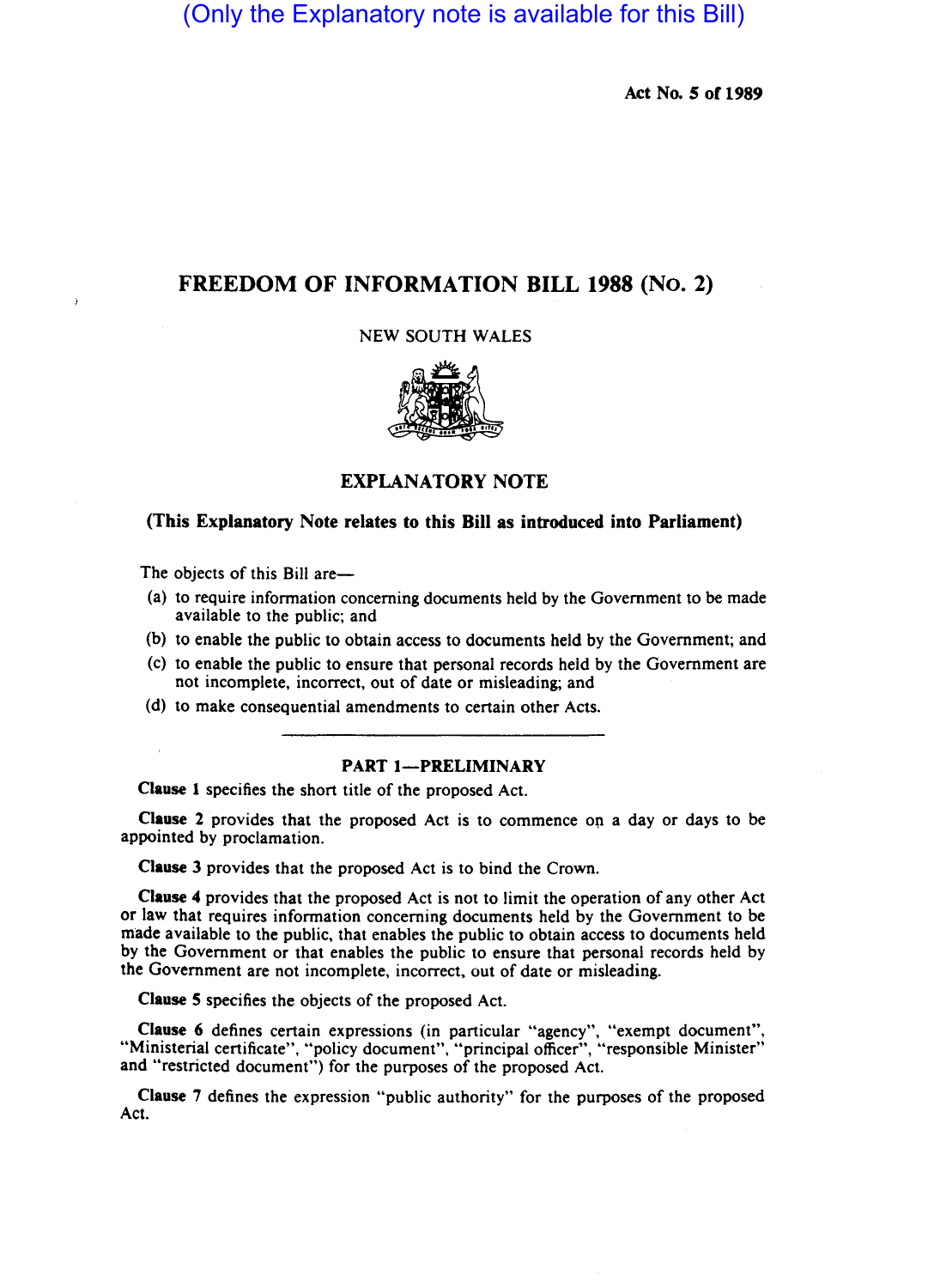Clause 8 defines the expression "public office" for the purposes of the proposed Act.

Clause 9 and Schedule 2 exempt certain bodies and offices from the operation of the proposed Act in relation to certain specified functions.

Clause 10 ensures that a court or tribunal, and its staff, are excluded from the operation of the proposed Act in relation to the judicial functions of the court or tribunal.

 $\epsilon$ 

Clause 11 provides that a document that is held by the Archives Authority, the Australian Museum, the Museum of Applied Arts and Sciences, the State Library or any other agency prescribed by regulations under the proposed Act, but that has been created by some other agency, shall be taken to be held by the other agency. The clause further provides that any documents that are held by such an agency and that relate to the affairs of a Royal Commission or a Special Commission of Inquiry shall be taken to be held by the Minister administering the Act under which the relevant Commission is established.

Clause 12 provides for the situation in which an agency becomes defunct by providing that applications made to it, and determinations made by it, are to be taken to have been made by the agency on which have devolved the original agency's functions.

# PART 2-PUBLICATION OF CERTAIN INFORMATION

Clause 13 applies the provisions of the proposed Part 2 to and in respect of all agencies other than local authorities.

Clause 14 requires the responsible Minister for an agency to cause a statement of the affairs of the agency to be published each year. Such a statement is to include--

- (a) a description of the structure and functions of the agency; and
- (b) a description of the way in which the agency's functions affect members of the public; and
- (c) a description of the arrangements that exist to enable the public to participate in the formulation of policy by the agency and the exercise of the agency's functions; and
- (d) a description of the various kinds of documents that are usually held by the agency; and
- (e) a description of the arrangements that exist to enable the public to obtain access to documents held by the agency and to seek amendment of the agency's records concerning personal affairs; and
- $(f)$  a description of the procedures of the agency in relation to the giving of access to such documents and to the amendment of such records.

The clause also requires an agency to cause a summary of its affairs to be published in the Gazette.

Clause 15 requires an agency to cause copies of its latest statement of affairs, its latest summary of affairs and each of its policy documents to be made available for inspection and purchase by the public. The clause also ensures that a person is not to be subject to any prejudice on account of an agency's policy document if the document is not available for inspection and purchase, if the person is not otherwise aware of the policies contained in it and if the person could have otherwise lawfully avoided the prejudice.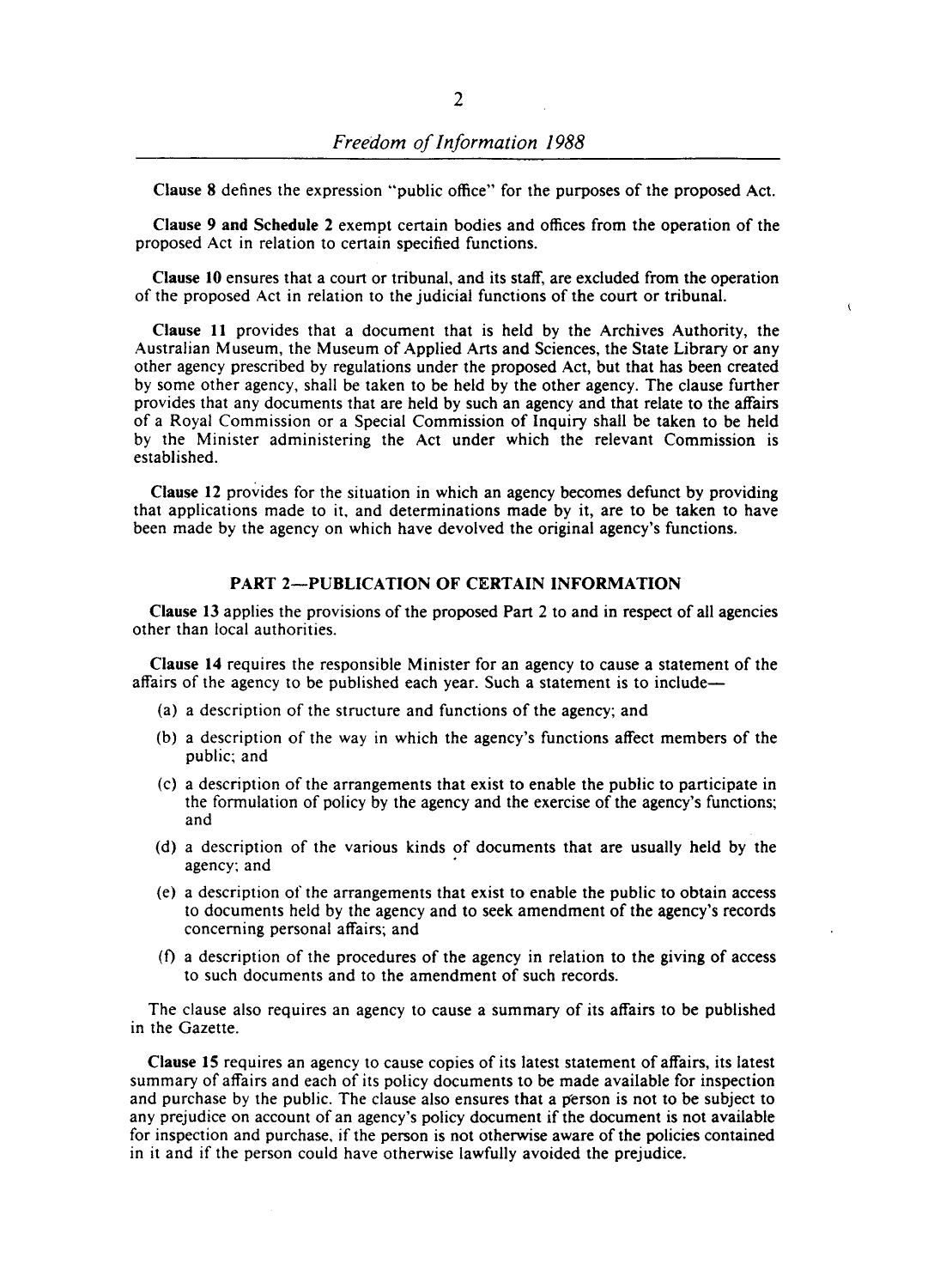# PART 3-ACCESS TO DOCUMENTS

## Division 1-General

Clause 16 entitles a person to be given access to an agency's documents in accordance with the proposed Act. However this right is to extend, in relation to a local authority's documents, only to such of the local authority's documents as concern the person's personal affairs.

Clause 17 provides for the manner in which applications for access to an agency's document should be made. An application will be subject to an application fee.

Clause 18 specifies that an application shall be dealt with by the principal officer of the agency or by some other officer of the agency authorised by the principal officer in that regard and shall be dealt with as soon as practicable (and, in any case. within 45 days) after it is received.

Clause 19 prohibits an agency from refusing to accept an application that does not contain sufficient information to enable a document to be identified without first taking such steps as are reasonably necessary to assist the applicant to provide such information. The clause also requires an agency to take such steps as are reasonably necessary to assist an applicant to direct a misdirected application to the appropriate agency.

Clause 20 enables an agency to transfer an application to another agency if the document to which the application relates is held by the other agency or is more closely related to the functions of the other agency.

Clause 21 enables an agency to require an advance deposit for the costs of processing an application.

Clause 22 enables an agency to refuse to deal with an application that appears to involve an amount of work that would substantially and unreasonably divert the agency's resources away from their use by the agency in the exercise of its functions. An agency may also refuse to continue dealing with an application if the applicant fails to pay an advance deposit requested under proposed section 21.

Clause 23 requires an agency to deal with an application relating to information of a kind that is not contained in any written document held by the agency, but of a kind for which the agency could produce a written document. as if the application were for a document so produced and the agency held such a document in its possession.

Clause 24 requires an agency to determine an application for access to a document (by giving access to the document, immediately or subject to deferral, or by refusing access to the document) and, if access is to be given. to determine any charge payable in respect of the giving of access. The clause further provides that failure to determine an application within 45 days after it was received is to be taken to constitute a refusal to give access. The clause also requires an agency to determine the charge, if any, that is payable for the agency's costs in processing the application.

Clause 25 specifies the various grounds on which an agency can refuse access to a document (the principal ground being that the document is an exempt document) but requires the agency, in the case of an exempt document. to give access to a copy of the document from which the exempt matter has been deleted. The clause further requires an agency to refuse access to a restricted document that is the subject of a Ministerial certificate.

Clause 26 specifies the various grounds on which an agency can defer access to a document. Generally, these grounds are that the document is required to be published. or is designated for presentation or submission to a particular person or body, but is yet to be published. presented or submitted.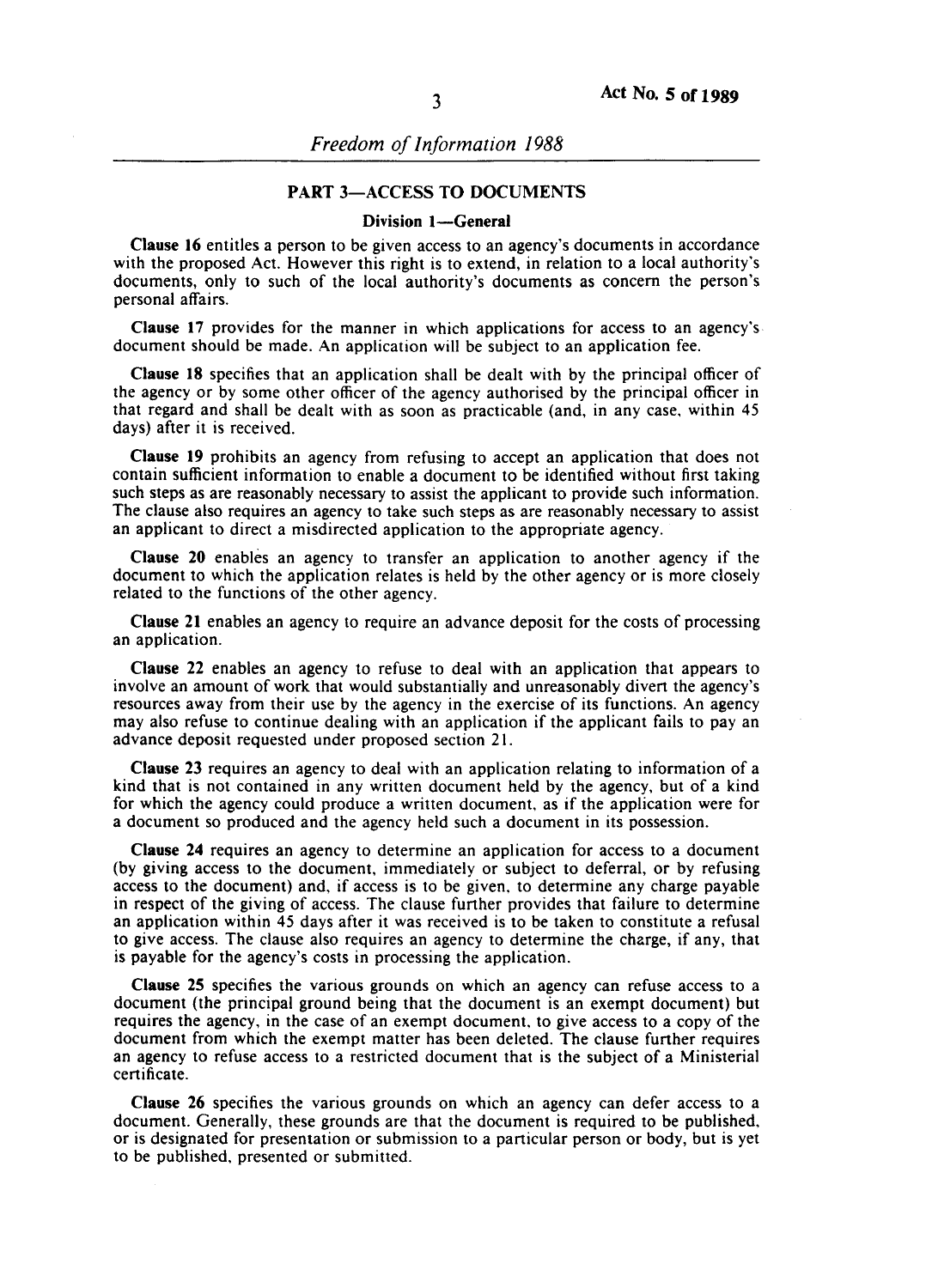Clause 27 specifies the various forms in which access to a document may be given. The clause requires access to be given in the form requested by the applicant unless that would have a substantial adverse effect on the performance of the agency's functions, be detrimental to the preservation of the document or involve an infringement of copyright.

Clause 28 requires an agency to cause notice to be given to an applicant of its determination of his or her application or, if the application relates to a document that is not held by the agency, of the fact that the agency does not hold such a document.

Clause 29 specifies that proposed Division I has effect subject to the provisions of proposed Division 2.

#### Division 2-Consultation

Clause 30 applies to documents that contain matter concerning the affairs of the Government of the Commonwealth or of another State. The clause prohibits an agency from giving access to such a document unless the views of the Government concerned have been obtained and, if access to the document is proposed to be given, requires the agency to defer giving access to the document until the Government concerned has had an opportunity to obtain a review of the decision to grant access.

Clause 31 applies to documents that contain information concerning the personal affairs of any person. The clause prohibits an agency from giving access to such a document unless the views of the person concerned have been obtained and, if access to the document is proposed to be given, requires the agency to defer giving access to the document until the person concerned has had an opportunity to obtain a review of the decision to grant access.

Clause 32 applies to documents that contain information relating to the trade secrets of, or to matters of a business, professional, commercial or financial nature concerning, any person. The clause prohibits an agency from giving access to such a document unless the views of. the person concerned have been obtained and, if access to the document is proposed to be given, requires the agency to defer giving access to the document until the person concerned has had an opportunity to obtain a review of the decision to grant access.

Clause 33 applies to documents that contain information concerning research that is being, or is intended to be, carried out by or on behalf of any person. The clause prohibits an agency from giving access to such a document unless the views of the person concerned have been obtained and, if access to the document is proposed to be given, requires the agency to defer giving access to the document until the person concerned has had an opportunity to obtain a review of the decision to grant access.

### Division 3-Internal review

Clause 34 entitIes a person to a review of a determination made by an agency under proposed Part 3. An application for a review is to be dealt with as if it were an original application for access, except that it is not to be dealt with by the person by whom the original application was determined or by a person who is subordinate to that person. The clause further provides that failure to determine an application for review within 14 days after it was received is to be taken to constitute a refusal to give access to the document to which it relates.

# Division 4-Ministers' documents

Clause 35 entitles a person to be given access to a Minister's documents in accordance with the proposed Act.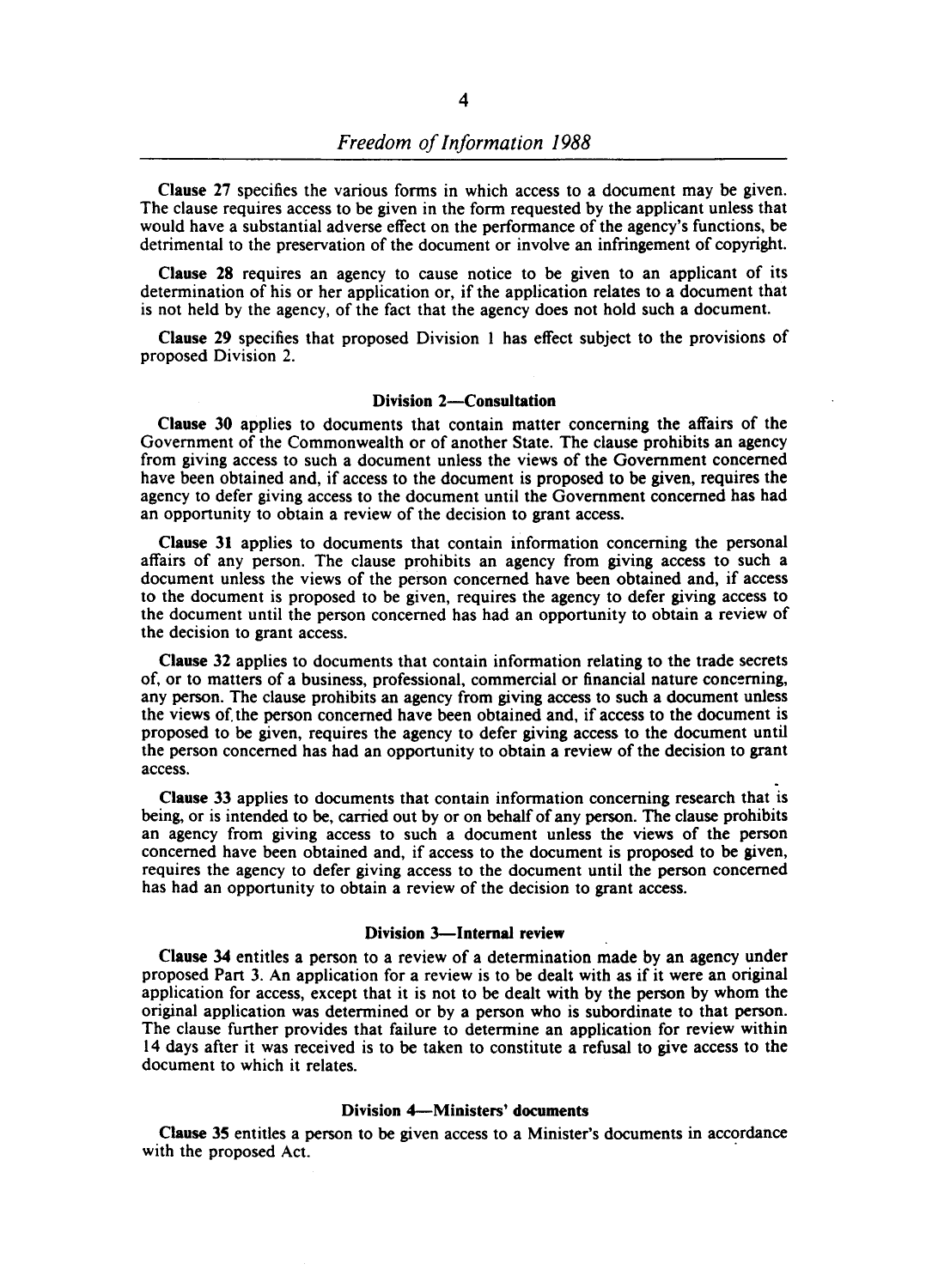Clause 36 provides for the manner in which applications for access to a Minister's document should be made. An application will be subject to an application fee.

Clause 37 specifies that an application shall be dealt with by the Minister concerned or by some other person authorised by the Minister in that regard and shall be dealt with as soon as practicable (and, in any case, within 45 days) after it is received.

Clause 38 applies the provisions of proposed Divisions I and 2 of proposed Part 3 to applications and to Ministers to whom applications are made.

# PART 4-AMENDMENT OF RECORDS

#### Division 1-General

Clause 39 enables a person to whom access to an agency's document has been given to apply to the agency for amendment of any of its records concerning his or her personal affairs that are incomplete, incorrect, out of date or misleading.

Clause 40 provides for the manner in which applications for amendment of an agency's records should be made.

Clause 41 specifies that an application shall be dealt with by the principal officer of the agency or by some other officer of the agency authorised by the principal officer in that regard and shall be dealt with as soon as practicable (and, in any case, within 45 days) after it is received.

Clause 42 prohibits an agency from refusing to accept an application that does not contain sufficient information to enable a document to which the applicant has been given access to be identified without first taking such steps as are reasonably necessary to assist the applicant to provide such information.

Clause 43 requires an agency to determine an application for amendment of its records. The clause further provides that failure to determine an application within 45 days after it was received is to be taken to constitute a refusal to amend its records.

Clause 44 allows an agency to refuse to amend its records in accordance with an application if it is not satisfied that its records are not incomplete, incorrect, out of date or misleading or that the application contains matter that is incorrect or misleading or if the procedures for amending its records are prescribed by some other law.

Clause 45 requires an agency to cause notice to be given to an applicant of its determination of his or her application or, if the application relates to records that are not held by the agency, of the fact that the agency does not hold such records.

Clause 46 enables a person whose application for amendment of an agency's records has been refused to require the agency to add a notation to its records to the effect that the person claims those records to be incomplete, incorrect, out of date or misleading. The clause further requires the agency to ensure that, if it discloses information to which such a notation relates to any other person, it gives to that person a statement setting out the details of the claim and the notation.

# Division 2-Internal review

Clause 47 entitles a person to a review of a determination made by an agency under proposed Part 4. An application for a review is to be dealt with as if it were an original application for amendment of an agency's records. except that it is not to be dealt with by the person by whom the original application was determined or by a person subordinate to that person. The clause further provides that failure to determine an application for review within 14 days after it was received is to be taken to constitute a refusal to amend the records to which it relates.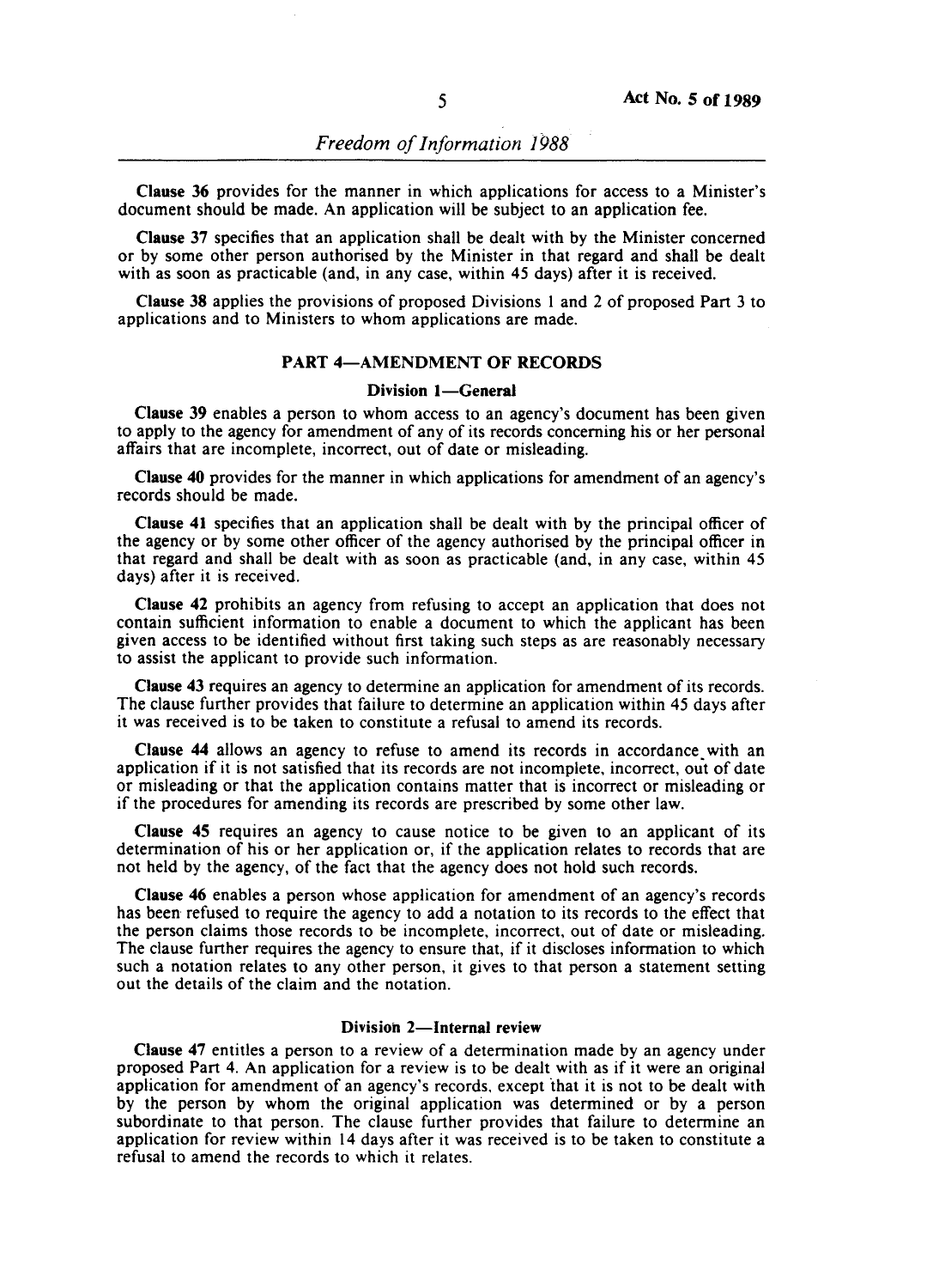#### Division 3-Ministers' records

Clause 48 enables a person to whom access to a Minister's document has been given to apply to the Minister for amendment of any of the Minister's records concerning his or her personal affairs that are incomplete, incorrect, out of date or misleading.

Clause 49 provides for the manner in which applications for amendment of a Minister's records should be made.

Clause 50 specifies that an application shall be dealt with by the Minister concerned or by some other person authorised by the Minister in that regard and shall be dealt with as soon as practicable (and, in any case, within 45 days) after it is received.

Clause 51 applies the provisions of proposed Division 1 of Part 4 to applications and to Ministers to whom applications are made.

#### PART 5-EXTERNAL REVIEW

### Division 1-Review by the Ombudsman

Clause 52 empowers the Ombudsman to investigate the conduct of any person or body in relation to a determination made by an agency under the proposed Act. The clause restricts the right of the Ombudsman to investigate a complaint concerning a determination under the proposed Act where the determination is subject to a right of internal review or an appeal to the District Court. The clause further prevents the Ombudsman from requiring the production of any document the subject of a Ministerial certificate, from investigating the conduct of any person or body in relation to the issue of any such certificate or from disclosing any exempt matter.

### Division 2-Review by the District Court

Clause 53.confers a right of appeal to the District Court in respect of determinations under the proposed Act.

Clause 54 requires an appeal to be made within 60 days after the determination to which it relates was made or, if a complaint has been made to the Ombudsman within that period, within 60 days after the completion of the Ombudsman's investigation of the complaint.

Clause 55 provides that an appeal is to be heard by way of a new hearing and regulates the procedure of the District Court in relation to the hearing of an appeal. In particular, the District Court is not to be able to require access to an exempt document to be given.

Clause 56 gives the District Court certain powers in relation to appeals concerning determinations that have not been made but are to be taken to have been made. The District Court may allow further time to the agency or Minister concerned to determine an application, but in doing so it can make orders concerning the charges that the agency or Minister will be allowed to impose in relation to the giving of access to a document and orders concerning the payment of the costs of the appeal proceedings.

Clause 57 specifies the procedures to be followed by the District Court in investigating matters concerning restricted documents the subject of Ministerial certificates. In particular, it provides that such a certificate ceases to have effect in relation to a particular document that the District Court considers is not a restricted document unless the Minister confirms the certificate within 28 days of the decision.

Clause 58 encourages the District Court to report instances of improper conduct in connection with the administration of the proposed Act.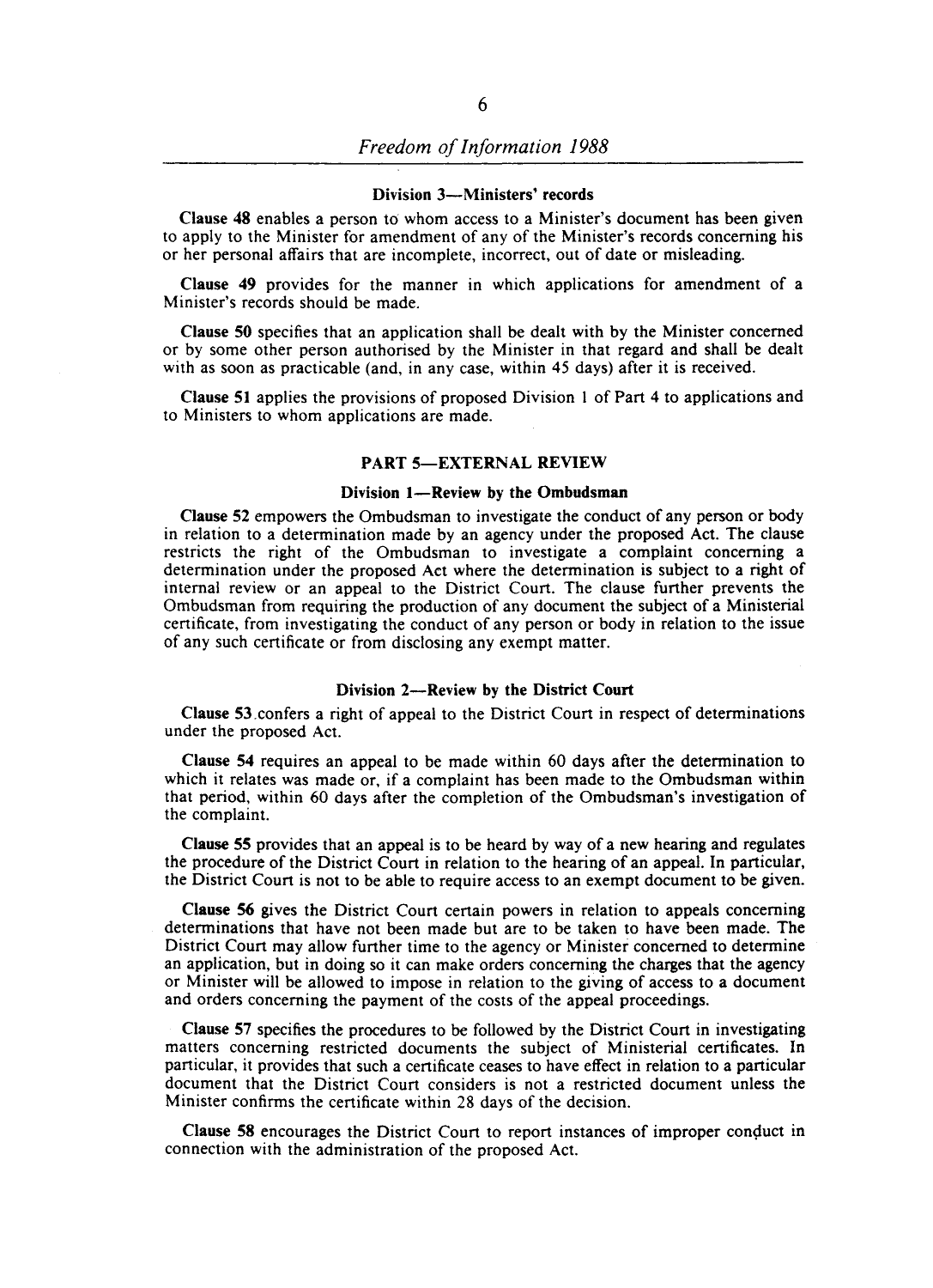*Freedom of Information 1988* 

### PART 6-MISCELLANEOUS

Clause 59 provides that a certificate that is signed by the Minister administering the proposed Act and that states that a specified document is a restricted document is, except for the purposes of proposed section 57, conclusive evidence of that fact. Such a certificate has a life of 2 years unless it is sooner withdrawn. However, a further certificate may be issued in respect of the same document.

Clause 60 provides that notices under the proposed Act may be served on a person personally or by means of a letter posted to the person's last known address. The clause further provides that, if it is served by means of a letter, notice is to be taken to have been given at the end of the fifth day after the letter was posted to the person.

Clause 61 places the burden of establishing that a determination under the proposed Act is justified on the agency or Minister by whom the determination was made.

Clause 62 provides that a determination made under the proposed Act on behalf of an agency shall be taken to have been made by the agency.

Clause 63 enables proceedings under the proposed Act to be taken or defended on behalf of an agency by the principal officer of the agency as nominal plaintiff or nominal defendant, but ensures that the principal officer is not thereby personally liable for the costs of any such proceedings.

Clause 64 protects certain persons from any action for defamation or breach of confidence, and any related action, where access to a document has been given under the proposed Act.

Clause 65 protects certain persons from criminal proceedings arising from the giving of access to a document where access has been given under the proposed Act.

Clause 66 ensures that certain persons are not to be personally liable in respect of any act or omission done or omitted in the execution of the proposed Act.

Clause 67 provides for the regulation of the fees and charges, by means of guidelines established by the Minister administering the proposed Act, to be imposed in respect of applications for access to documents and the processing of applications, and the giving of access to documents, under the proposed Act.

Clause 68 provides that the Minister administering the proposed Act is to prepare an annual report on the administration of the proposed Act and to cause the report to be tabled in Parliament.

Clause 69 enables the Governor to make regulations for the purposes of the proposed Act.

Clause 70 amends the Annual Reports (Departments) Act 1985 as a consequence of the enactment of the proposed Act.

Clause 71 amends the Annual Reports (Statutory Bodies) Act 1984 as a consequence of the enactment of the proposed Act.

Schedule 1 contains a description of the various classes of exempt documents. These are as follows:

# Part 1-Restricted documents

Cabinet documents (clause I).

Executive Council documents (clause 2).

Exempt documents under interstate Freedom of Information legislation (clause 3). Documents affecting law enforcement and public safety (clause 4).